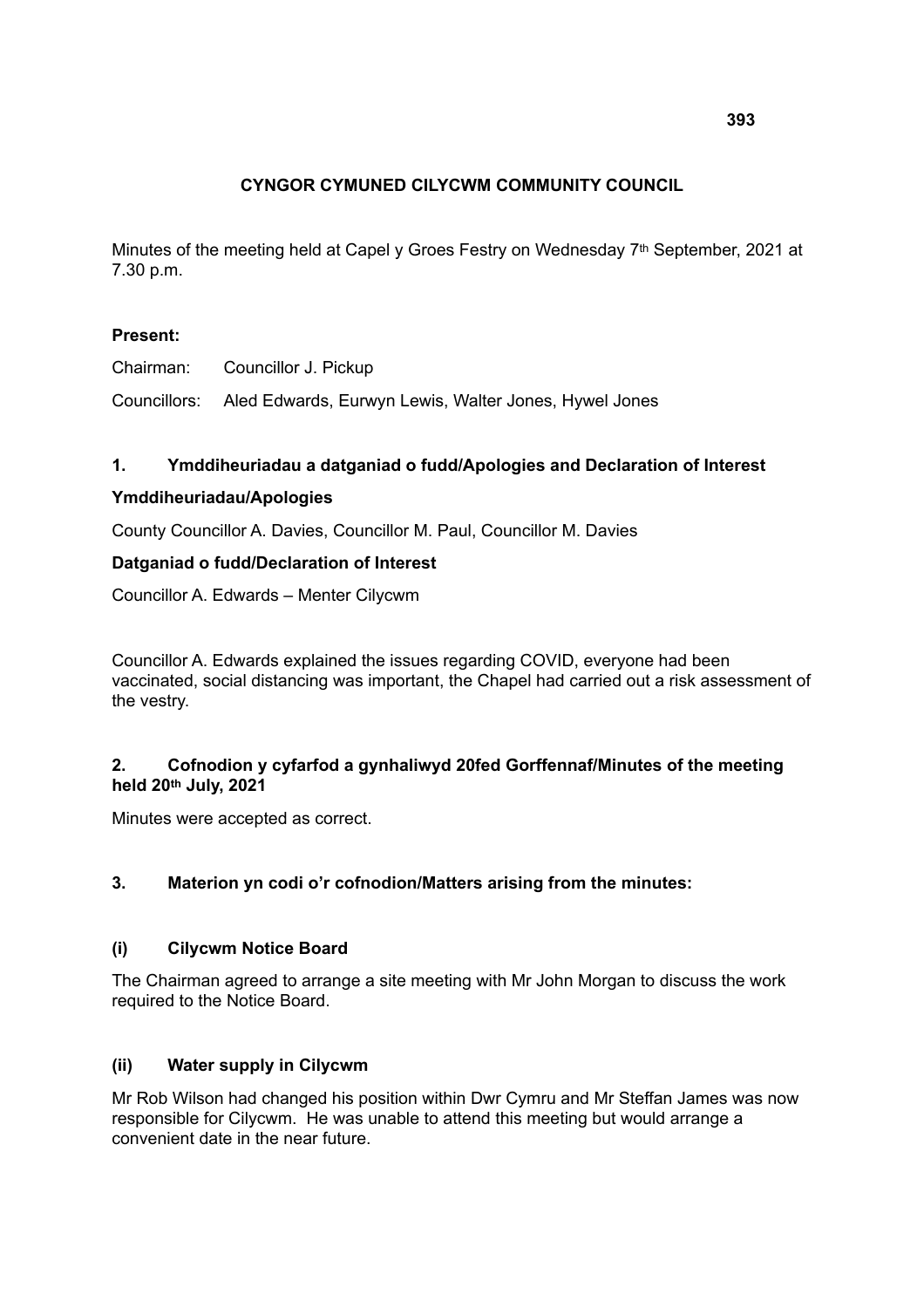## **(iii) Broadband**

Nothing further to report, a plan of what they intended doing is not available at present.

### **(iv) Holiday let caravans, etc.**

Councillor M. Davies had been unable to attend this meeting, but requested that she would like this item on the Agenda discussed at the next meeting as she wanted to contribute to the discussion.

#### **4. Correspondence**

Carmarthenshire County Council latest news

Code of Conduct Training Code of Conduct book

CCC assessment of local well-being

OVW news bulletin

Commission Cohesion Small grants for 2021

OVW litter and dog fouling

Temporary Road closure Glanbran Lodge

All above sent by email

Asbestos Management assessment programme

Shaping Wales' future Building low carbon homes Electoral reform newsletter OVW improve health service in your area (volunteer 3-5 days a week) Queens Platinum Jubilee Beacon – 2nd June, 2022 Consultation on local taxes for second homes Active Travel Network Map All the above had been sent by email Innovative Practice conference – well-being

Carers support innovation fund – closing date 24th September 2021

## **5. Materion Ariannol/Financial Matters**

**(i) Audit update**

**394**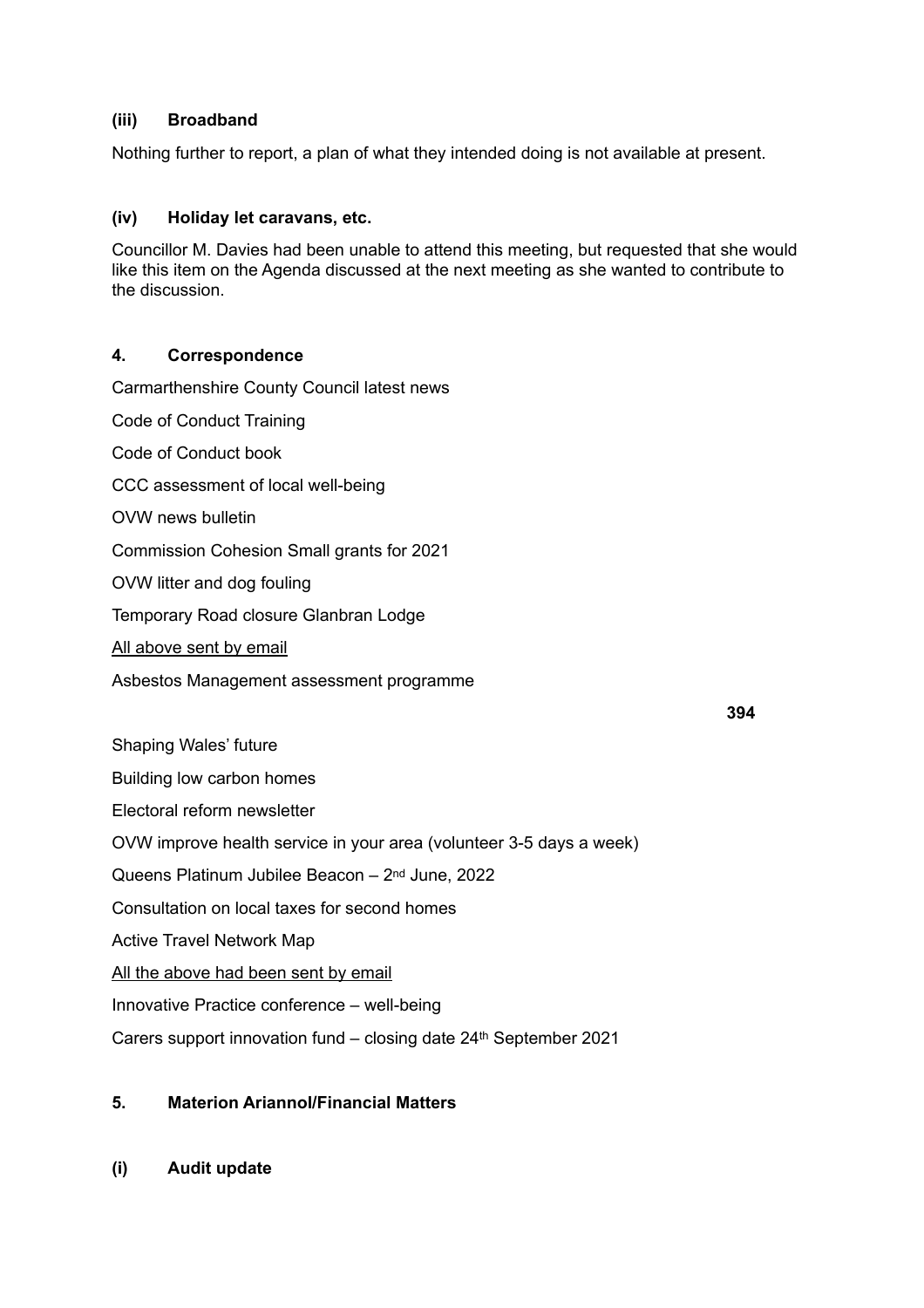Wales Audit Office had requested further information:

- (a) Copy of the Clerk's payslip before 31st March 2021.
- (b) Copy of the budget when setting the precept
- (c) Explanation of "total other payments" variance
- (d) Proof that the required audit notice was published due to late certification

## **(b) IRP forms to sign**

Every Community Councillor could claim up to £150.00 in expenses, forms were given for everyone to consider whether they wanted to claim the money.

#### **(ii) Cais am Arian/Request for financial support**

None.

**(iii) Cadarnhad Taliadau/Confirmation of Payments**

#### **(iv) Derbyniadau/Receipts**

None.

#### **(v) Billiau I'w Talu/Bills for payment**

None.

Copies if the Financial Report and Bank Statements had been sent to Councillor Moira **Davies** 

A precept payment had been received for the August quarter.

#### **6. Materion Cymunedol/Community Matters**

Councillor Aled Edwards spoke briefly about the re-opening of Capel y Groes and ensuring it was COVID safe, not all of the windows could open and there was an issue with the ropes to open the windows. The two rooms next door were available but it would depend when the social distancing was lifted. He also spoke about the removal of some of the pews in the front. As it is a listed building there were rules and regulations, enquiries were ongoing regarding funding.

Four or five families were interested in attending a mother and toddler group.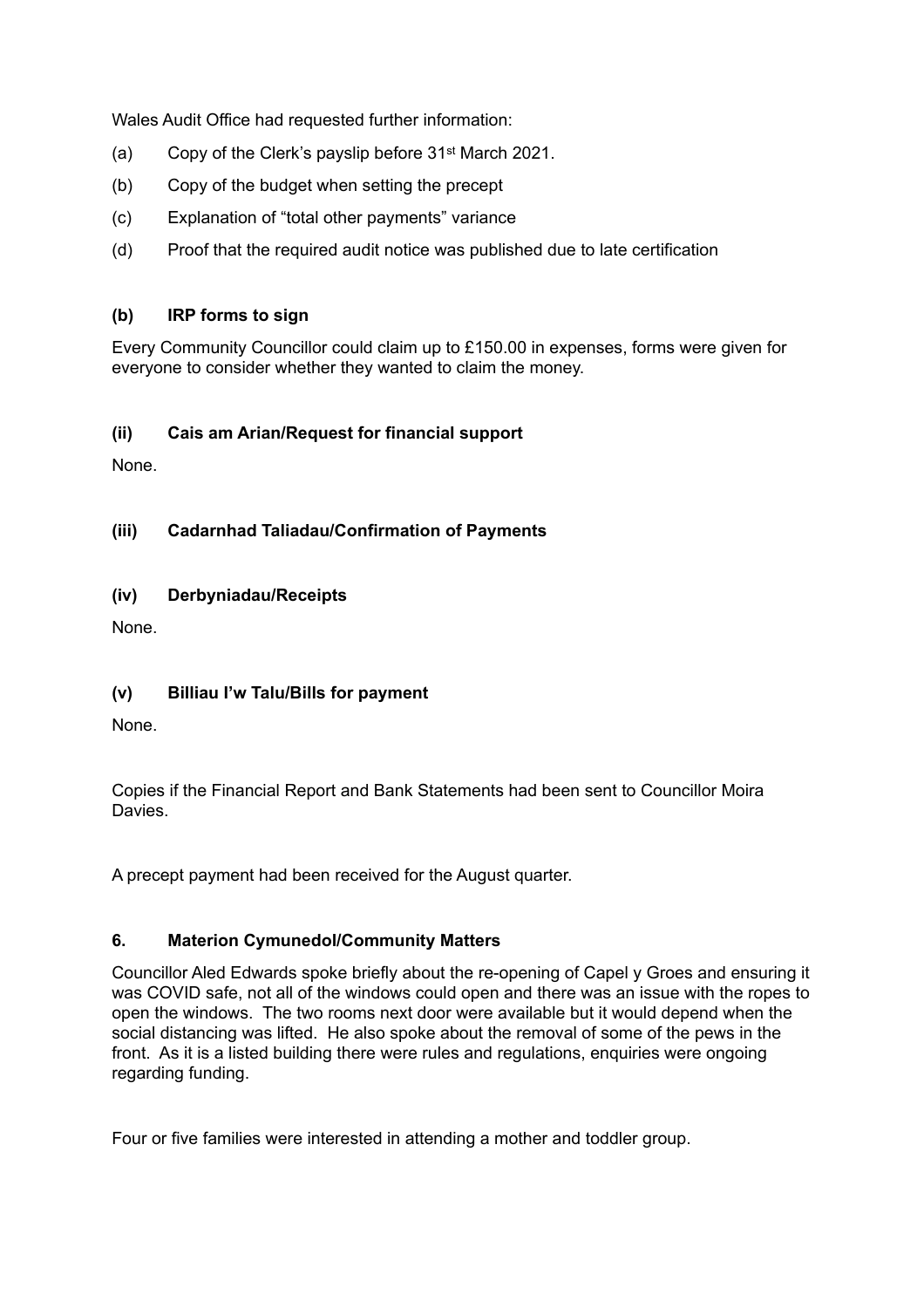A dish/receiver was required although planning permission would need to be sought.

There were re-structures in progress – possibly the committee would be divided into two groups (a) members responsible for projects and (b) volunteer group responsible for the day to day management.

On-going costs were on the increase, insurance costs, broadband, etc., this information was to make the Community Council aware of the running costs.

At present weekly meetings were being held.

## **7. Materion Cynllunio/Planning Matters**

(a) Application E/40793 – Notice Board

Enquiries were continuing.

#### **8. Llwybrau Cyhoeddus & Priffyrdd/Public Footpaths and Highway Issues**

#### **(a) Cwm Rhaeadr**

There are broken 'slats' in the bridge which need repairing.

#### **(b) Bridge next to Gilwern**

There are pot holes in the road, these to be reported to the County Councillor.

## **9. Other matters**

#### **(a) Cilycwm printer**

The Clerk explained that she did not require the Community Council printer.

### **(b) Defibrillator for Siloh**